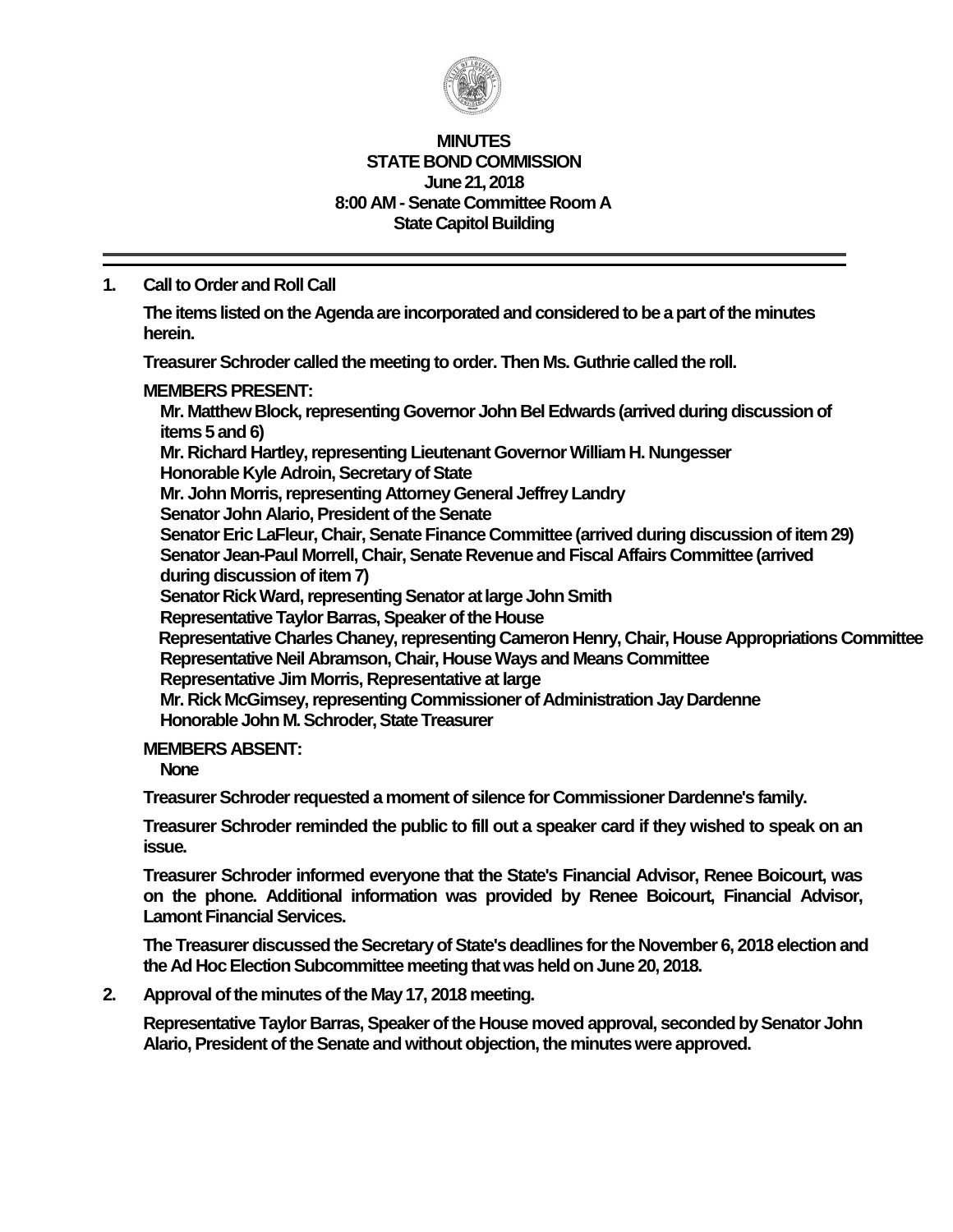# **Local Governmental Units -Elections (December 8, 2018)**

# **3. L18-172 - LaSalle Parish Law Enforcement District**

½% sales tax, 12 years, beginning April 1, 2020, paying lawful expenses of operating the District and the Sheriff's Office.

**Ms. Folse provided a synopsis. Representative Taylor Barras, Speaker of the House moved approval, seconded by Senator John Alario, President of the Senate and without objection, the item was approved.**

# **Local Political Subdivisions -Loans**

# **4. L18-177 - Avoyelles Parish, Hospital Service District No. 1**

Not exceeding \$1,000,000 Certificates of Indebtedness, Series 2018, not exceeding 5%, mature no later than March 1, 2019, current operations.

**Ms. Folse provided a synopsis. Representative Taylor Barras, Speaker of the House moved approval, seconded by Senator John Alario, President of the Senate and without objection, the item was approved.**

## **5. L18-192 -St. Bernard Parish Council**

Not exceeding \$4,400,000 Taxable Limited Tax Certificates of Indebtedness, not exceeding 2.87%, mature no later than March 1, 2019, maintaining and operating fire protection facilities.

### **Ms. Folse provided a synopsis on Items 5 and 6.**

**Representative Taylor Barras, Speaker of the House moved approval, seconded by Senator John Alario, President of the Senate and without objection, the item was approved.**

## **6. L18-193 -St. Bernard Parish Council**

Not exceeding \$1,400,000 Taxable Certificates of Indebtedness, not exceeding 2.87%, mature no later than March 1, 2019, current expenses.

**Representative Taylor Barras, Speaker of the House moved approval, seconded by Senator John Alario, President of the Senate and without objection, the item was approved.**

## **7. L18-197 -St. James Parish School Board**

Not exceeding \$12,000,000 Revenue Anticipation Notes, not exceeding 5%, mature no later than June 30, 2019, current operations.

**Ms. Folse provided a synopsis. Representative Taylor Barras, Speaker of the House moved approval, seconded by Senator John Alario, President of the Senate and without objection, the item was approved.**

## **8. L18-196 - Tensas Parish Law Enforcement District**

Not exceeding \$990,000 Certificates of Indebtedness, not exceeding 6%, mature no later than June 30, 2019, current expenses.

**Ms. Folse provided a synopsis. Representative Taylor Barras, Speaker of the House moved approval, seconded by Senator John Alario, President of the Senate and without objection, the item was approved.**

# **9. L18-176 - Tensas Parish Police Jury**

Not exceeding \$850,000 Certificates of Indebtedness, not exceeding 5%, mature no later than March 1, 2019, current expenses.

**Ms. Folse provided a synopsis. Representative Taylor Barras, Speaker of the House moved approval, seconded by Senator John Alario, President of the Senate and without objection, the item was approved.**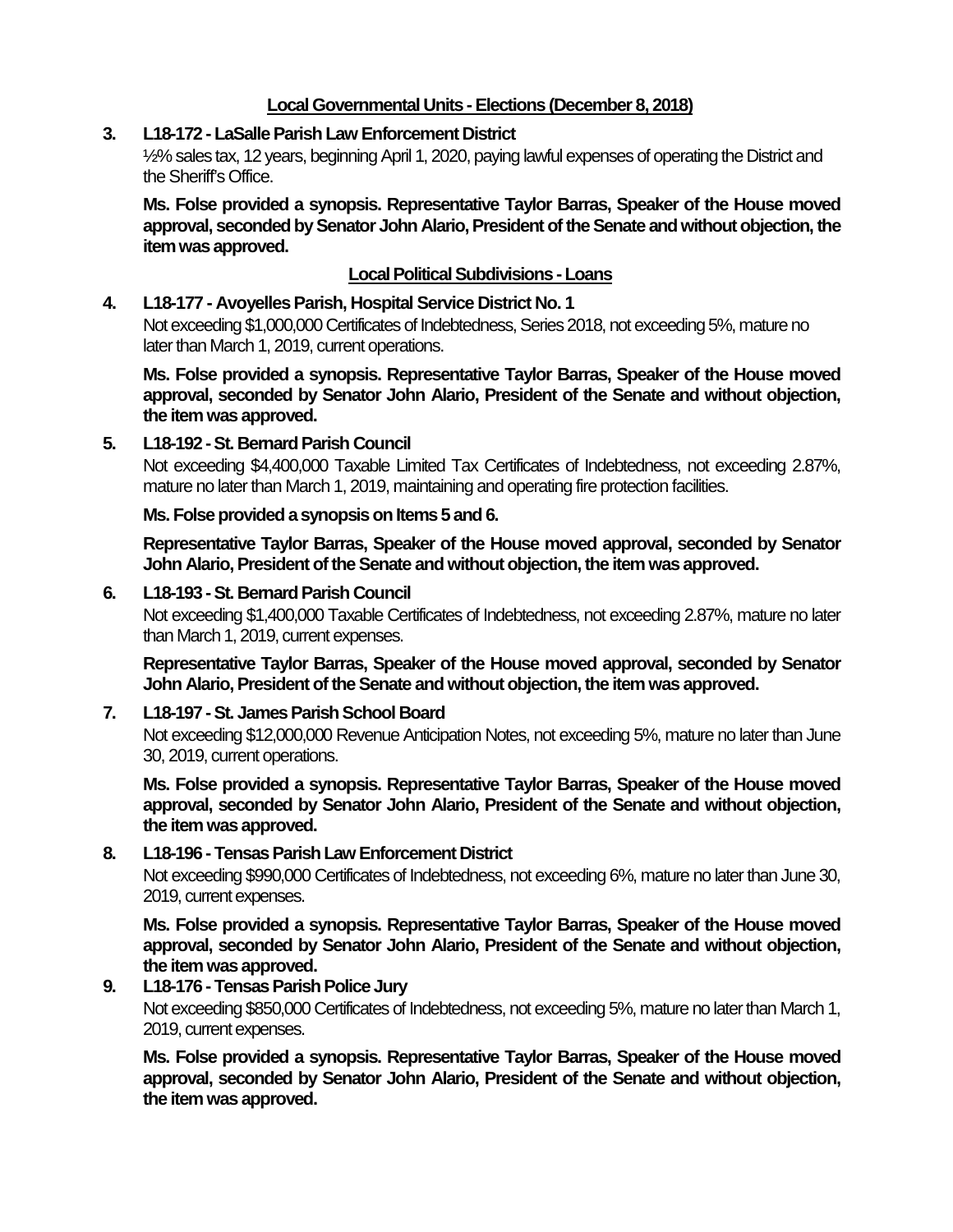# **10. L18-198 - Tangipahoa Parish, Hammond Downtown Development District**

Not exceeding \$300,000 Limited Tax Certificates, in one or more series, not exceeding 6%, mature no later than March 1, 2024, constructing, renovating, and/or acquiring facilities contemplated by the redevelopment plan.

**Ms. Folse provided a synopsis. Representative Taylor Barras, Speaker of the House moved approval, seconded by Senator John Alario, President of the Senate and without objection, the item was approved.**

## **11. L18-194 - Terrebonne Parish, Recreation District No. 11**

Not exceeding \$2,500,000 Limited Tax Certificates, in one or more series, not exceeding 6%, mature no later than March 1, 2026, constructing, improving and maintaining recreational facilities, together with necessary furniture and equipment.

**Ms. Folse provided a synopsis. Representative Taylor Barras, Speaker of the House moved approval, seconded by Senator John Alario, President of the Senate and without objection, the item was approved.**

# **12. L18-190 -Vernon Parish Law Enforcement District**

Not exceeding \$1,500,000 Promissory Note, not exceeding 3.85%, mature no later than June 30, 2019, current operations.

**Ms. Folse provided a synopsis. Representative Taylor Barras, Speaker of the House moved approval, seconded by Senator John Alario, President of the Senate and without objection, the item was approved.**

## **Local Political Subdivisions - Bonds -Final Approval**

## **13. L18-203 - Caddo Parish, Fire District No. 1**

Not exceeding \$1,000,000 Fire District Revenue Bonds, in one or more series, not exceeding 4%, not exceeding 10 years, acquisition and/or construction of a fire station.

**Ms. Folse provided a synopsis. Representative Jim Morris, Representative at large moved for conditional approval contingent upon verification of the certified resolution adopted by the Parish Commission authorizing the incurrence of the debt, which is scheduled to be adopted June 21, 2018. The motion was seconded by Senator John Alario, President of the Senate, and without objection, the item was conditionally approved.**

## **14. L18-195 -Iberia Parish, Sewerage District No. 1 (DEQ Project)**

Not exceeding \$3,000,000 Taxable Sewer Revenue Bonds, not exceeding 0.95%, not exceeding 22 years, **(1)** improvements to the wastewater treatment plants and **(2)** constructing and acquiring other improvements and replacements to the System, including equipment and furnishings therefor.

**Ms. Folse provided a synopsis. Representative Taylor Barras, Speaker of the House moved approval, seconded by Senator John Alario, President of the Senate and without objection, the item was approved.**

## **15. L18-199 - Lincoln Parish, City of Ruston (DEQ Project)**

Not exceeding \$6,000,000 Utilities Revenue Bonds, in one or more series, not exceeding 0.95%, not exceeding 22 years, acquiring and constructing additions, extensions and improvements to the sewer and sewage treatment portion of the System, including equipment and fixtures.

**Ms. Folse provided a synopsis. Additional information was provided by Jason Akers, Foley & Judell, L.L.P. After further discussion, Representative Taylor Barras, Speaker of the House moved approval, seconded by Senator John Alario, President of the Senate and without objection, the item was approved.**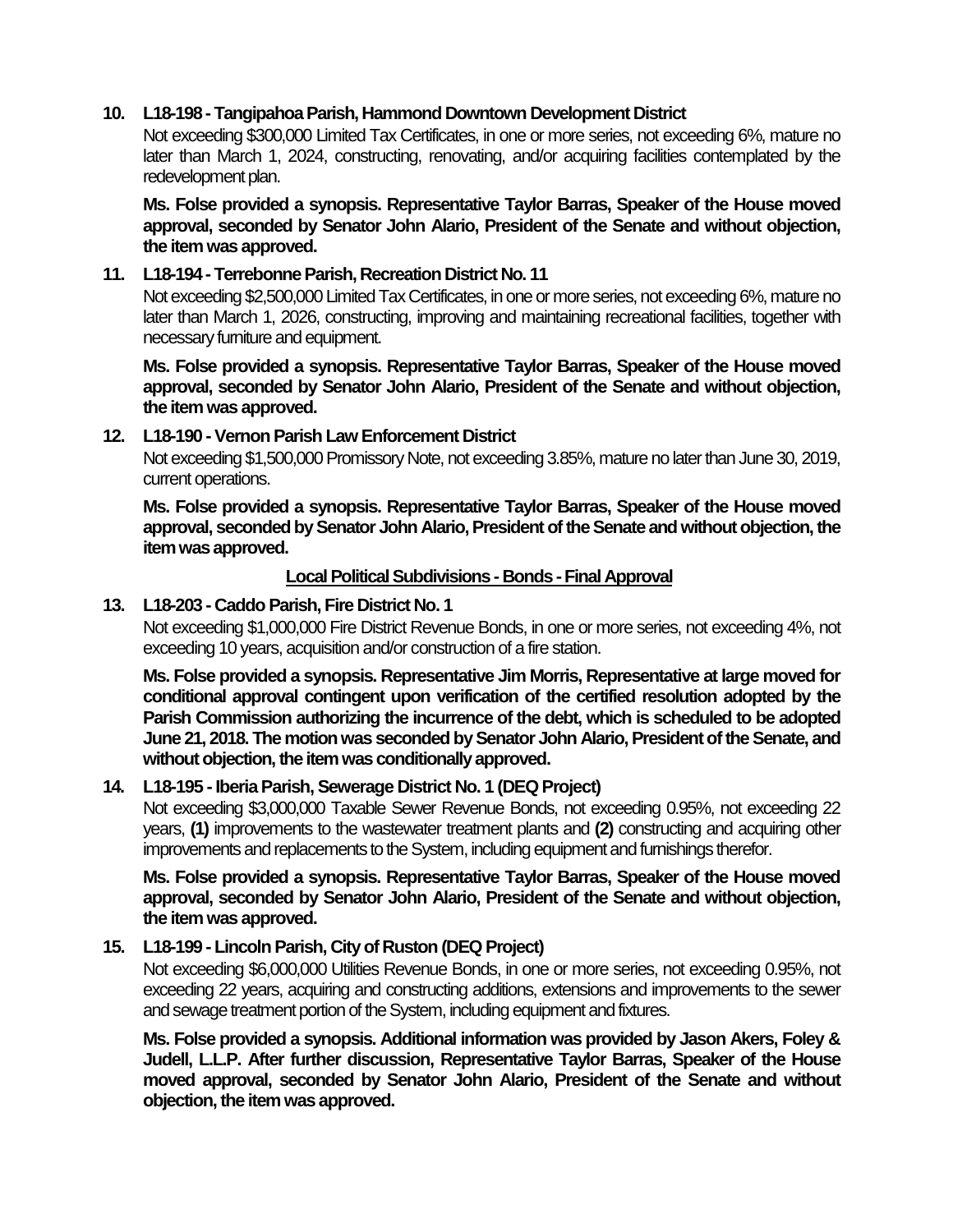# **16. L18-201 - Livingston Parish, Sewer District**

Not exceeding \$11,900,000 Revenue Bonds, in one or more series, not exceeding 5%, not exceeding 30 years, **(1)** acquiring, constructing, extending and improving the sewerage system, **(2)** funding capitalized interest, and **(3)**funding a debt service reserve fund, if necessary.

**Ms. Folse provided a synopsis. Representative Taylor Barras, Speaker of the House moved approval, seconded by Senator John Alario, President of the Senate and without objection, the item was approved.**

# **17. L18-180 -Sabine Parish, Waterworks District No. 1 (LDH Program)**

Not exceeding \$2,600,000 Taxable Water Revenue Bonds, or other evidences of indebtedness, in one or more series, not exceeding 2.45%, not exceeding 22 years, constructing, acquiring and installing improvements and replacements to the drinking water system, including equipment and fixtures.

**Ms. Folse provided a synopsis. Representative Taylor Barras, Speaker of the House moved approval, seconded by Senator John Alario, President of the Senate and without objection, the item was approved.**

# **18. L18-168 -St. Mary Parish, City of Morgan City**

Not exceeding \$1,650,000 Excess Revenue Notes, in one or more series, not exceeding 4.5%, not exceeding 20 years, acquiring and installing utility meters and related software and equipment to institute an electronic meter reading program.

**Ms. Folse provided a synopsis. Representative Taylor Barras, Speaker of the House moved for conditional approval contingent upon the City Council amending the budget for fiscal year ending December 31, 2018, for which the amendment is scheduled to be adopted on June 26, 2018, for the purpose of incorporating the rate increases. The motion was seconded by Senator John Alario, President of the Senate, and without objection, the item was conditionally approved.**

## **19. L18-202 - Tangipahoa Parish, Ponchatoula Area Recreation District No. 1**

Not exceeding \$3,500,000 Revenue Bonds, not exceeding 5.5%, mature no later than June 1, 2039, construction and equipping of additional recreation facilities, including, but not limited to, a new multipurpose gymnasium facility and **(2)**funding a debt service reserve fund, if necessary.

**Ms. Folse provided a synopsis. Representative Taylor Barras, Speaker of the House moved approval, seconded by Senator John Alario, President of the Senate and without objection, the item was approved.**

## **20. L18-175 -Vermilion Parish School Board**

Not exceeding \$950,000 Limited Tax Bonds, not exceeding 4%, mature no later than March 1, 2029, constructing improvements at Dozier Elementary School.

**Ms. Folse provided a synopsis. Representative Taylor Barras, Speaker of the House moved approval, seconded by Senator John Alario, President of the Senate and without objection, the item was approved.**

## **Political Subdivisions - Bonds**

**21. S18-015 - Louisiana Community Development Authority (University of Louisiana Monroe Facilities, Inc. - Brown Stadium Project)**

Not exceeding \$2,000,000 Revenue Bonds, in one or more series, taxable or tax-exempt, not exceeding 5%, not exceeding 30 years, **(1)** completion of the renovation, rehabilitation and construction of improvements to Brown Stadium and parking adjacent, **(2)** funding a debt service reserve fund and **(3)** funding capitalized interest, if necessary.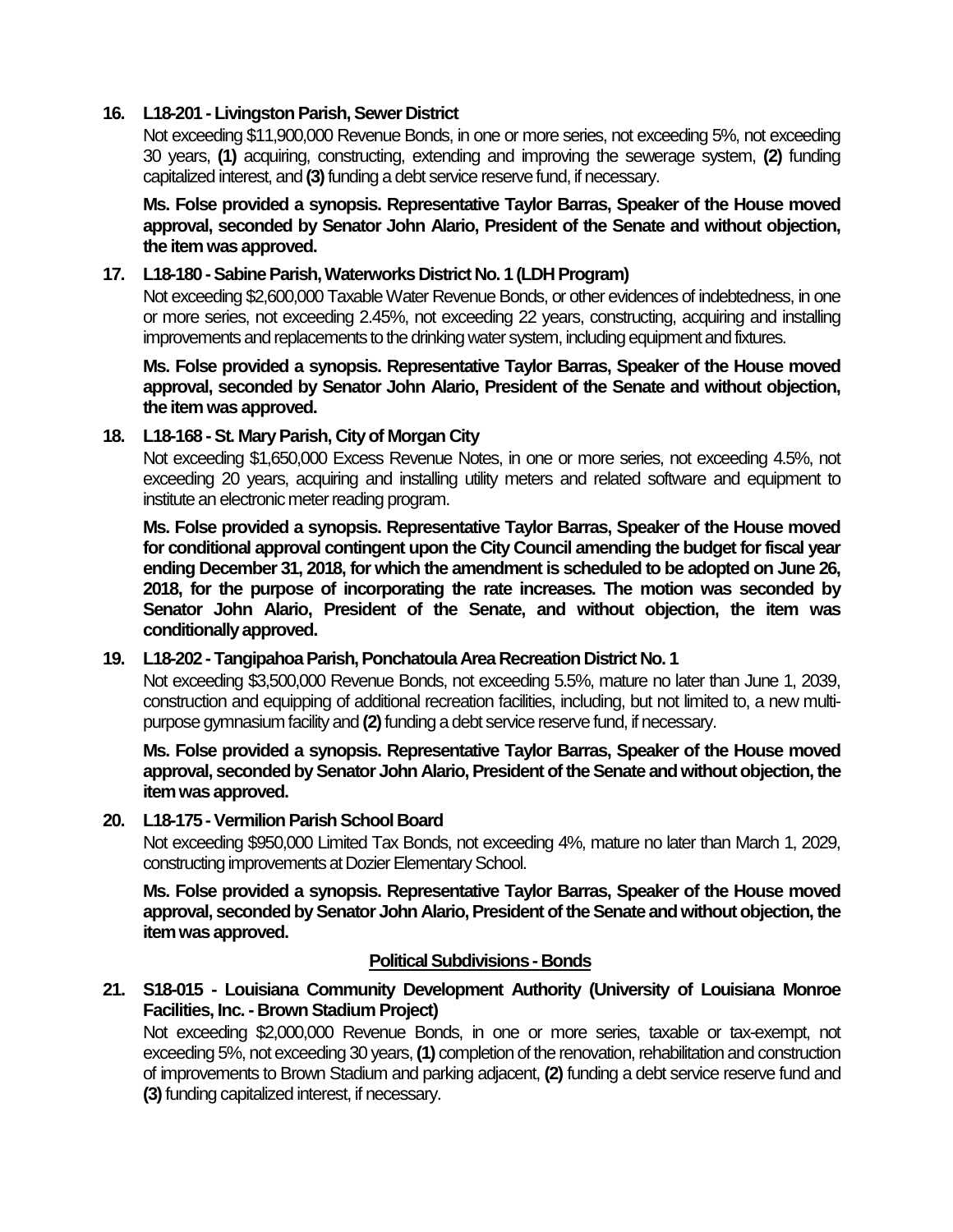**Ms. Folse provided a synopsis. Representative Taylor Barras, Speaker of the House moved approval, seconded by Senator John Alario, President of the Senate and without objection, the item was approved.**

# **Public Trust - Final Approval**

**22. S18-005 - Louisiana Public Facilities Authority (Millennium Housing, LLC Student Housing and Auxiliary Facilities Projects)**

Not exceeding \$25,000,000 Refunding Revenue Bonds (NSTSD), in one or more series, not exceeding 6%, mature no later than November 1, 2038, refunding all or a portion of Louisiana Public Facilities Authority Revenue Bonds (Millennium Housing, LLC Student Housing and Auxiliary Facilities Project), Series 2006.

**Ms. Folse provided a synopsis. Representative Taylor Barras, Speaker of the House moved approval, seconded by Senator John Alario, President of the Senate and without objection, the item was approved.**

## **Ratifications and or Amendments to Prior Approvals**

**Ms. Folse provided a synopsis on Items 23 through 28.**

**23. L17-265A -Webster Parish School Board, Doyline School District No. 7** Amendment of a prior approval granted on August 17, 2017, to reflect change in cost of issuance.

**Representative Taylor Barras, Speaker of the House moved approval, seconded by Senator John Alario, President of the Senate and without objection, the item was approved.**

**24. L17-350A -St. Martin Parish School Board, School District** Amendment of a prior approval granted on September 21, 2017, to reflect change in cost of issuance.

**Representative Taylor Barras, Speaker of the House moved approval, seconded by Senator John Alario, President of the Senate and without objection, the item was approved.**

**25. L17-426A - Caddo Parish, City of Shreveport**

Amendment of a prior approval granted on December 14, 2017, to reflect change in cost of issuance and professionals.

**Representative Taylor Barras, Speaker of the House moved approval, seconded by Senator John Alario, President of the Senate and without objection, the item was approved.**

## **26. S07-036C - Louisiana Community Development Authority (Nicholls State University Student Facilities/NSU Facilities Corporation Project)**

Amendment of a prior approval granted on September 21, 2017, to reflect a change in cost of issuance and professionals associated with a rate conversion.

**Representative Taylor Barras, Speaker of the House moved approval, seconded by Senator John Alario, President of the Senate and without objection, the item was approved.**

**27. S17-037A - Louisiana Community Development Authority (Terrebonne Port Commission Project)**

Amendment of a prior approval granted on September 21, 2017, to reflect a change in cost of issuance and professionals.

**Representative Taylor Barras, Speaker of the House moved approval, seconded by Senator John Alario, President of the Senate and without objection, the item was approved.**